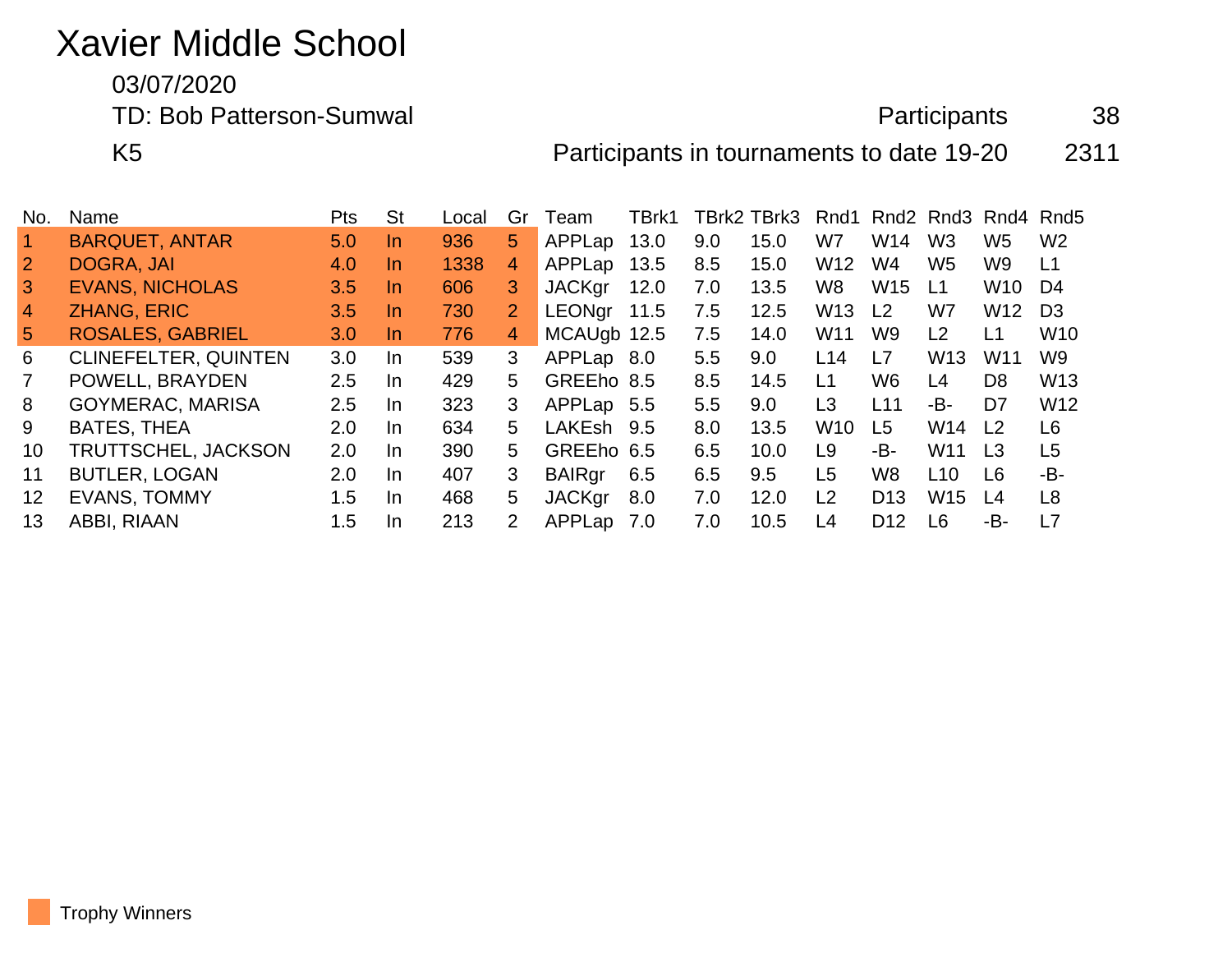## K12 Individual Standings

| No.            | Name                         | Pts | <b>St</b> | Local | Gr             | Team          | TBrk1 | TBrk2 | TBrk3 | Rnd1            | Rnd <sub>2</sub> | Rnd <sub>3</sub> | Rnd4            | Rnd <sub>5</sub> |
|----------------|------------------------------|-----|-----------|-------|----------------|---------------|-------|-------|-------|-----------------|------------------|------------------|-----------------|------------------|
| $\vert$ 1      | <b>MADDINENI, SHISHIR</b>    | 4.5 | In.       | 1005  | $\overline{4}$ | WATfdl        | 14.5  | 10.0  | 15.5  | W22             | W <sub>11</sub>  | W <sub>3</sub>   | D <sub>2</sub>  | W <sub>5</sub>   |
| $\overline{2}$ | <b>SCHULIST, NOAH</b>        | 4.5 | In.       | 1090  | 7              | APPLap        | 13.5  | 9.0   | 15.5  | W7              | W <sub>8</sub>   | W <sub>16</sub>  | D <sub>1</sub>  | W <sub>10</sub>  |
| 3              | <b>VANDENBRINK, JOHN</b>     | 4.0 | In.       | 672   | 7              | APPLap        | 13.5  | 9.0   | 15.5  | W17             | W <sub>5</sub>   | L1               | W <sub>9</sub>  | W <sub>6</sub>   |
| $\overline{4}$ | <b>GOYMERAC, CHRISTOPHER</b> | 3.5 | In.       | 1003  | 7              | APPLap 11.5   |       | 8.5   | 13.5  | D <sub>13</sub> | W <sub>9</sub>   | L5               | W <sub>16</sub> | W7               |
| 5              | <b>STEFFEN, ZACH</b>         | 3.0 | In.       | 589   | $\overline{7}$ | GREEho 13.5   |       | 9.0   | 14.5  | W <sub>20</sub> | L3               | W4               | W15             | L1               |
| 6              | <b>BHATTACHARJEE, RONAK</b>  | 3.0 | In.       | 477   | 6              | HORAne 13.0   |       | 9.0   | 14.0  | L12             | W21              | W11              | W <sub>8</sub>  | L3               |
| 7              | <b>BRUCE, ETHAN</b>          | 3.0 | In.       | 431   | 6              | GREEho 12.0   |       | 7.5   | 12.5  | L2              | W <sub>19</sub>  | W <sub>23</sub>  | W <sub>13</sub> | L4               |
| 8              | FROMMELL, CALEB              | 3.0 | In.       | 488   | 7              | GREEho 11.5   |       | 7.0   | 13.0  | W14             | L2               | W <sub>15</sub>  | L <sub>6</sub>  | W17              |
| 9              | DANIELS, LANDON              | 3.0 | In.       | 466   | 7              | GREEho 11.0   |       | 7.0   | 12.0  | W21             | L <sub>4</sub>   | W17              | L <sub>3</sub>  | W <sub>15</sub>  |
| 10             | DUVERNELL, MATTHEW           | 3.0 | In.       | 577   | 8              | GREEho 11.0   |       | 6.5   | 12.5  | W <sub>18</sub> | L15              | W <sub>13</sub>  | W14             | L2               |
| 11             | <b>BRUCE, IAN</b>            | 3.0 | In.       | 462   | 8              | GREEho 11.0   |       | 6.5   | 11.5  | W <sub>23</sub> | L1               | L <sub>6</sub>   | W <sub>19</sub> | W14              |
| 12             | MESSER, LEX                  | 3.0 | In.       | 404   | 8              | GREEho 8.5    |       | 5.5   | 9.0   | W <sub>6</sub>  | L13              | L14              | W <sub>20</sub> | W23              |
| 13             | FORTINO, ELIJAH              | 2.5 | In.       | 512   | 6              | HORAne 9.0    |       | 9.0   | 14.5  | D <sub>4</sub>  | W12              | L10              | L7              | W16              |
| 14             | McCORMICK, LIAM              | 2.0 | In.       | 308   | $\overline{7}$ | APPLap 11.0   |       | 9.0   | 14.0  | L8              | <b>W18</b>       | W <sub>12</sub>  | L10             | L11              |
| 15             | <b>BHATTACHARJEE, NINA</b>   | 2.0 | In.       | 309   | 6              | HORAne 9.0    |       | 9.0   | 12.0  | -B-             | W <sub>10</sub>  | L <sub>8</sub>   | L <sub>5</sub>  | L <sub>9</sub>   |
| 16             | VANDENHEUVEL, JONATHAN       | 2.0 | In.       | 292   | 8              | GREEho 8.0    |       | 7.5   | 12.5  | W <sub>19</sub> | W <sub>23</sub>  | L <sub>2</sub>   | L4              | L13              |
| 17             | <b>BUHRANDT, CADEN</b>       | 2.0 | In.       | 265   | 6              | HORAne 8.0    |       | 7.0   | 12.0  | L3              | W <sub>20</sub>  | L9               | W22             | L8               |
| 18             | LEON, DANIEL                 | 2.0 | In.       | 156   | 8              | GREEho 5.5    |       | 4.5   | 8.5   | L <sub>10</sub> | L14              | D <sub>19</sub>  | W <sub>21</sub> | D <sub>20</sub>  |
| 19             | <b>GAUGER, TEAGEN</b>        | 1.5 | In.       | 136   | 6              | <b>MISHmi</b> | 8.0   | 7.0   | 11.0  | L16             | L7               | D <sub>18</sub>  | L11             | W22              |
| 20             | ANHALT, DONOVAN              | 1.5 | In.       | 100   | 6              | <b>MISHmi</b> | 7.0   | 7.0   | 10.0  | L <sub>5</sub>  | L17              | -B-              | L12             | D <sub>18</sub>  |
| 21             | <b>BLAHNIK, COLT</b>         | 1.5 | In.       | 100   | 6              | <b>MISHmi</b> | 6.0   | 6.0   | 9.0   | L <sub>9</sub>  | L <sub>6</sub>   | D <sub>22</sub>  | L18             | -B-              |
| 22             | HART, ABIGAIL                | 1.5 | In.       | 100   | 8              | <b>GREEho</b> | 4.5   | 4.5   | 9.0   | L1              | -B-              | D <sub>21</sub>  | L17             | L <sub>19</sub>  |
| 23             | <b>JANKOWSKI, KANE</b>       | 1.0 | In.       | 100   | 6              | <b>MISHmi</b> | 8.0   | 8.0   | 11.0  | L11             | L16              | L7               | -B-             | L12              |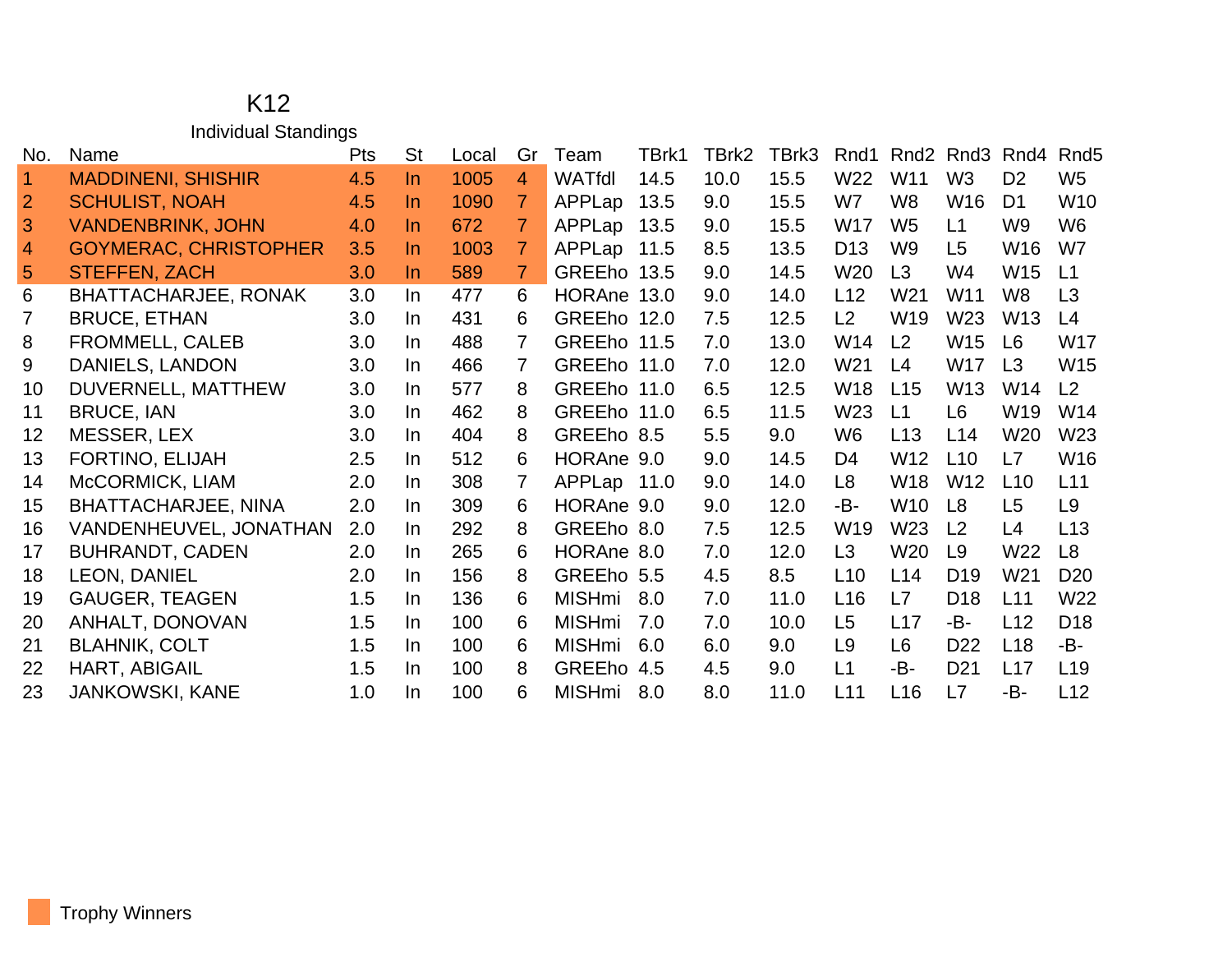## K5

Team Standings

| Plc            | Name (Players: Top 4 used)          | Score | Med  | Solk | SBx2 | Cum  |
|----------------|-------------------------------------|-------|------|------|------|------|
|                |                                     |       |      |      |      |      |
| $\vert$ 1      | Appleton Chess Club (5)             | 14.5  | 28.5 | 48.0 | 64.5 | 39.0 |
|                | BARQUET, ANTAR (5.0,936)            |       |      |      |      |      |
|                | DOGRA, JAI (4.0,1338)               |       |      |      |      |      |
|                | CLINEFELTER, QUINTEN (3.0,539)      |       |      |      |      |      |
|                | GOYMERAC, MARISA (2.5,323)          |       |      |      |      |      |
| $\overline{2}$ | ANNIE JACKSON ELEMENTARY, GREEN (2) | 5.0   | 14.0 | 25.5 | 17.5 | 16.5 |
|                | EVANS, NICHOLAS (3.5,606)           |       |      |      |      |      |
|                | <b>EVANS, TOMMY (1.5,468)</b>       |       |      |      |      |      |
| $\overline{3}$ | Greenville Middle School, Hort (2)  | 4.5   | 15.0 | 24.5 | 13.0 | 12.0 |
|                | POWELL, BRAYDEN (2.5,429)           |       |      |      |      |      |
|                | TRUTTSCHEL, JACKSON (2.0,390)       |       |      |      |      |      |
| $\overline{4}$ | EVANS ELEMENTARY, FOND DU LAC (2)   | 1.5   | 6.5  | 15.0 | 6.0  | 7.0  |
|                | UMESH, RISHITH (1.0,491)            |       |      |      |      |      |
|                | UMESH, VEDANTH (0.5,100)            |       |      |      |      |      |
|                |                                     |       |      |      |      |      |